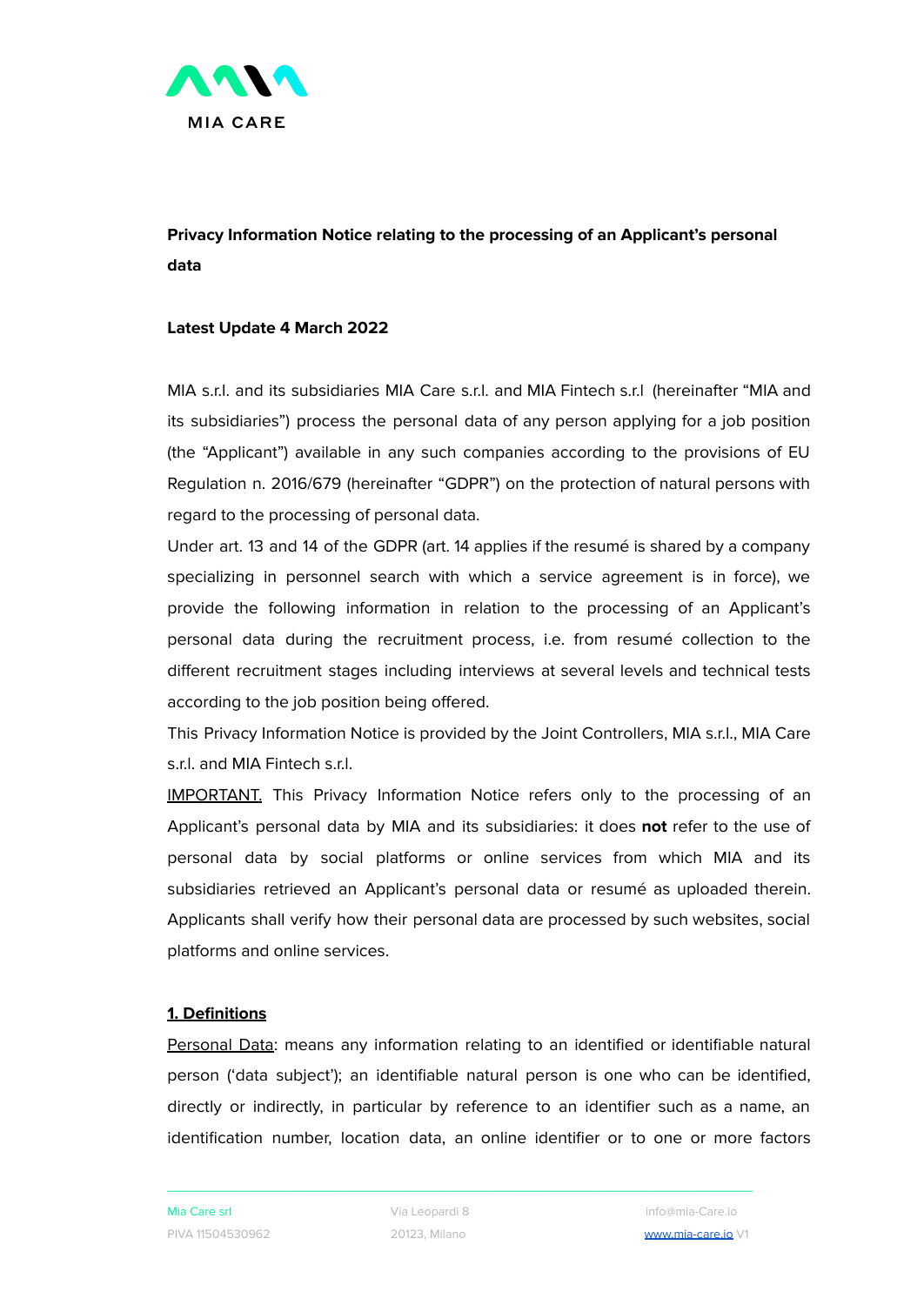

specific to the physical, physiological, genetic, mental, economic, cultural or social identity of that natural person (EU Reg. 2016/679 art. 4 no. 1).

Personal data are a macro-category that includes the following sub-categories: common data (e.g.: identifying data such as name, surname, address, tax code); special or sensitive data (under art. 9 and 10 of the GDPR, data "revealing racial or ethnic origin, political opinions, religious or philosophical beliefs, or trade union membership; genetic data, biometric data for the purpose of uniquely identifying a natural person, data concerning health or data concerning a natural person's sex life or sexual orientation"); data relating to court proceedings (ex. criminal convictions).

Processing: means any operation or set of operations which is performed, whether or not by electronic means, concerning the collection, recording, organisation, structuring, storage, processing, adaptation, alteration, retrieval, use, consultation, disclosure by transmission, dissemination or otherwise making available, alignment, combination, restriction, erasure or destruction of personal data, even if such data are not recorded in a database.

Applicant: the natural person/data subject who takes part into the personnel recruitment process by MIA and/or its subsidiaries by spontaneously sending an application or by replying to an invitation by MIA and/or its subsidiaries to take part into the personnel recruitment process.

Data Controller: means the person that determines the purposes, means of processing and the instruments used, including the security profile.

Joint Controllers: means one or more persons that determine together the purposes, means of processing and the instruments used and that determine their respective responsibilities in relation to the obligations as set forth in the GDPR by separate agreement.

Data Processor: means the person that performs certain processing activities according to the Data Controller's instructions.

Person in charge of Data Processing: means the employee and/or associate authorised to process data according to the instructions received from the Controller and/or the Processor.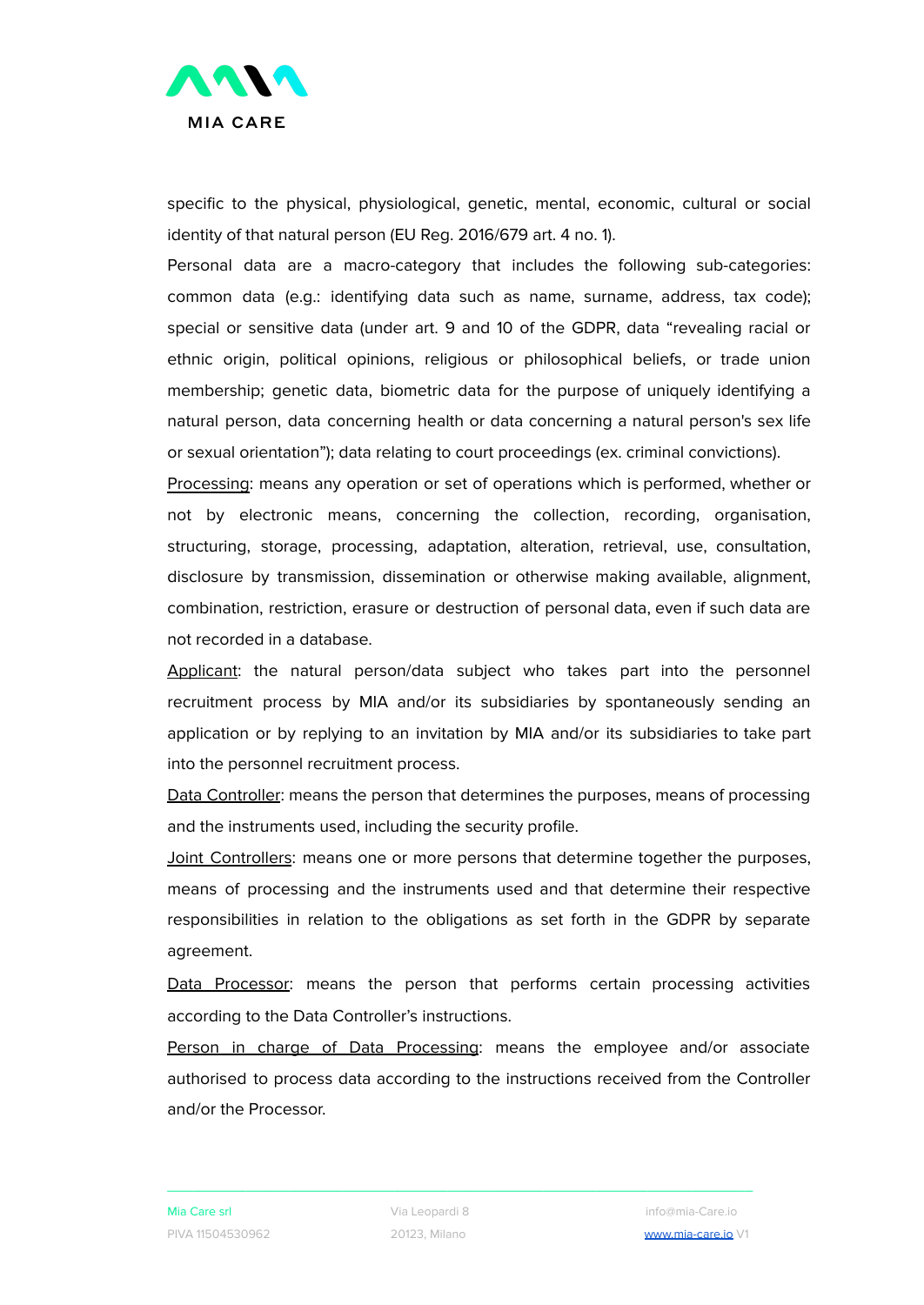

## **2. Who handles an Applicant's data**

The Joint Controllers of an Applicant's personal data are:

- MIA s.r.l. Tax Code and VAT No. 08045100966.
- MIA Care s.r.l. Tax Code and VAT No. 11504530962.
- MIA Fintech s.r.l. Tax Code and VAT No. 12139680966,

all with registered office in Milan, Via Leopardi 8 and business office in Via Carlo Imbonati, 18.

Some of the processing operations specified under point 4 are entrusted to Data Processors, as detailed under point 5.

## **3. Which Applicant's data are used.**

MIA and its subsidiaries may collect an Applicant's personal data:

- that are retrieved from the Applicant's resumé that: a) is sent voluntarily by the Applicant by e-mail to career@mia-platform.eu; b) is published by the Applicant on social platforms and/or websites that specialize in personnel search; c) is shared by companies specializing in personnel search;
- that are shared by the Applicant during the recruitment process; such process includes several interviews at different levels and different technical tests according to the job position being offered.

Out of such data, MIA and its subsidiaries only use data relating to the job position being offered, including but not limited to:

- Surname:
- Name:
- Email address;
- Diploma or Degree;
- Final Grade;
- Previous work experiences;
- Current position, if any;
- Protected group or class, if any;
- Foreign languages, if any;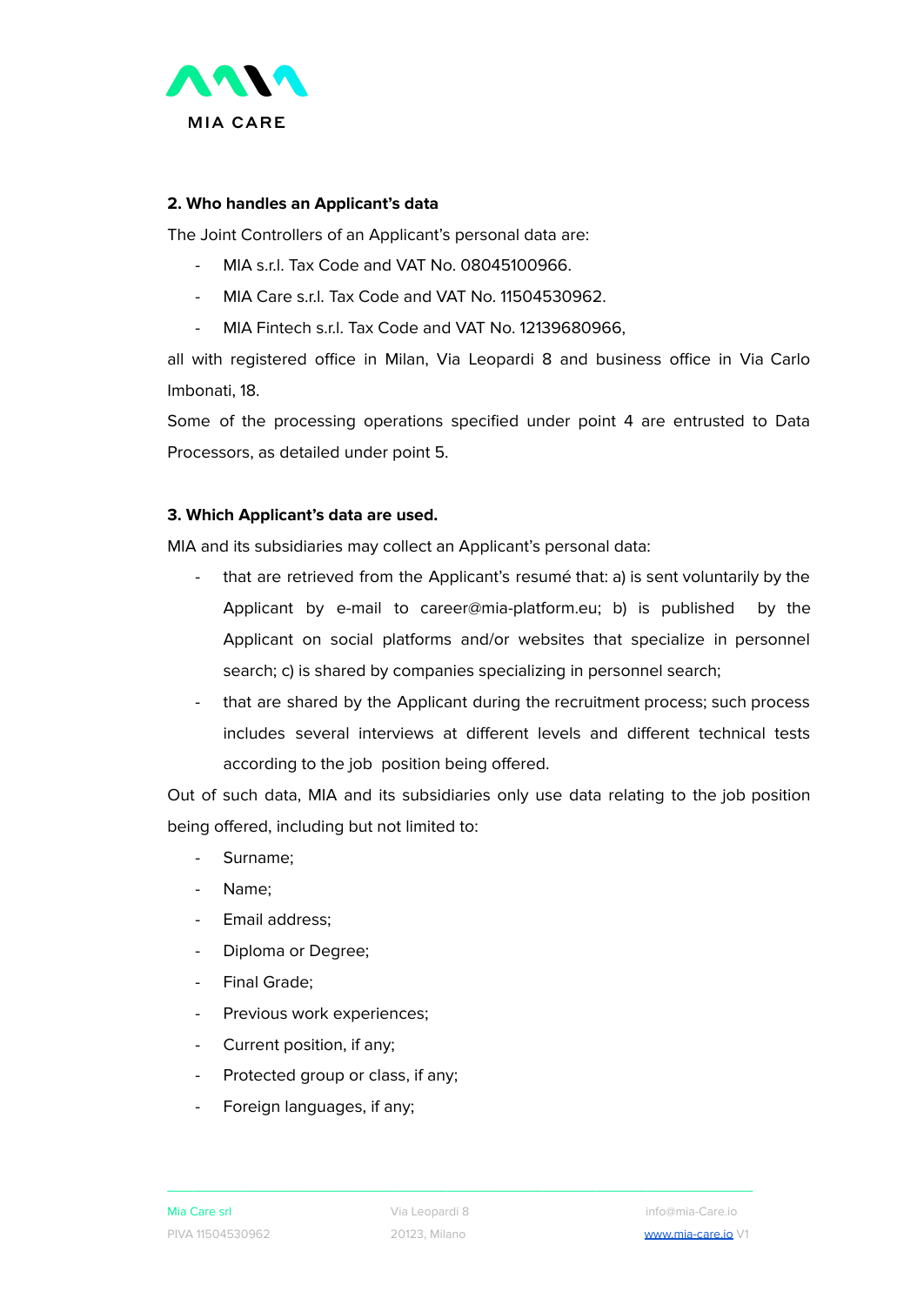

- Problem solving skills, as tested during the interviews as part of the recruitment process;
- Technical skills, as tested during the interviews as part of the recruitment process;
- Results of the technical tests (challenge or business case analysis) relating to the skills needed for a specific job position.

In any case, MIA and its subsidiaries do not process any other personal data that may be included in the resumé and that are not relevant, such as: police record, habits (ex. alcohol drinking), health condition and sex life.

## **4. How an Applicant's data are used**

An Applicant's data relating to the job position being offered are used during the recruitment process with a view to potentially enter into an employment contract.

Such data are processed in compliance with the minimisation principle (i.e. only data that are necessary in relation to the purposes for which they are processed are used, according to art. 8 of the Workers' Charter) based on one the following legal basis:

- processing is necessary for the performance of a contract by the Joint Controllers under art. 6.b of the GDPR;
- processing is necessary for compliance with a legal obligation to which the Joint Controllers are subject (ex. compliance with a regulation on hiring workers from protected groups/classes) under art. 6.c of the GDPR;
- the Applicant has given consent to using his/her profile for any job position other that the job position he/she applied for which is consistent with his/her profile under art. 6.a of the GDPR;

The collection of data and subsequent recording, submission, rectification and/or erasure thereof shall take place by computerised means.

MIA and its subsidiaries process the Applicant's personal data acquired by taking appropriate technical and organisational measures to ensure the safe performance of operations.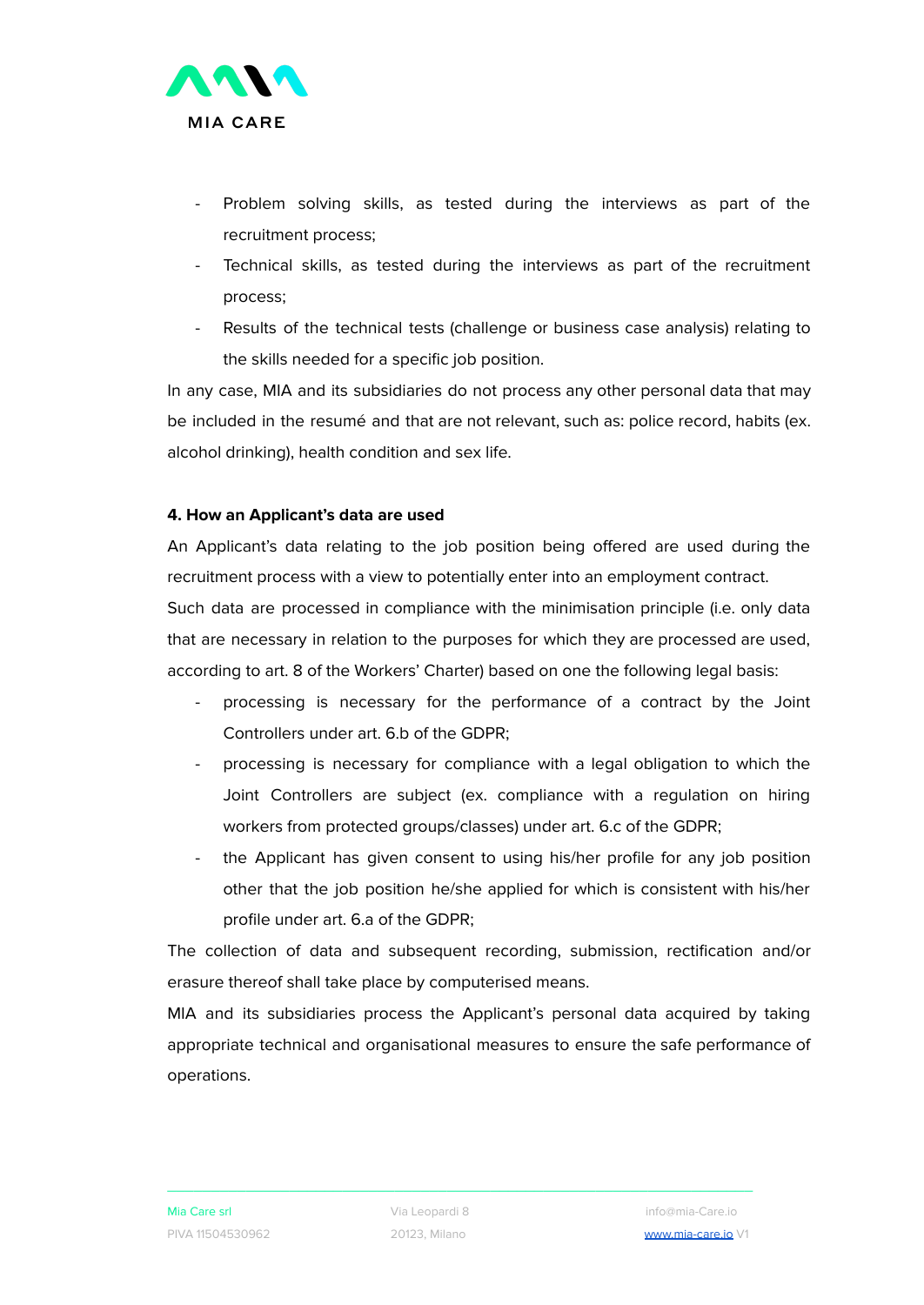

The list of Persons in charge of Data Processing authorised by the Joint Controllers under point 3 for the purposes specified herein may be viewed at the MIA s.r.l. offices, following submission of an email to [privacy@mia-platform.eu.](mailto:privacy@mia-platform.eu)

In any case MIA and its subsidiaries shall not use an Applicant's data to send any advertising material or to offer any discounts or invite him/her to join any promotional campaigns of any kind.

## **5. Data Processors and transfer of data to third parties**

MIA and its subsidiaries share an Applicant's personal data with their suppliers that act as Data Processors under art. 28 of the GDPR, i.e. as third parties that are entrusted with certain processing activities.

Specifically MIA and its subsidiaries share data with the following suppliers:

- Workspace by Google Ireland Ltd to: schedule the first interviews; send and receive emails using the Gmail business service;
- HubSpot Ltd to monitor the recruitment process and to be in touch if consent is given - with an Applicant within a year to ensure follow-up;
- Codility Ltd for the challenges during the assessment interviews;
- Spring Professional, a specialized division of Professional Values s.r.l., for personnel search;

MIA Care s.r.l. and MIA Fintech s.r.l. are supported by MIA s.r.l. as Data Processor for the entire recruitment process under art. 28 of the GDPR.

MIA and its subsidiaries may disclose an Applicant's data to any court in order to comply with a statutory obligation and/or to exercise any rights or remedies in court.

An Applicant's data may be disclosed by one of the Joint Controllers to the other Joint Controllers for the same purposes as described herein (personnel recruitment and execution of an employment agreement).

For further information, an Applicant may send an email to [privacy@mia-platform.eu.](mailto:privacy@mia-platform.eu)

#### **6. Data storage period and place**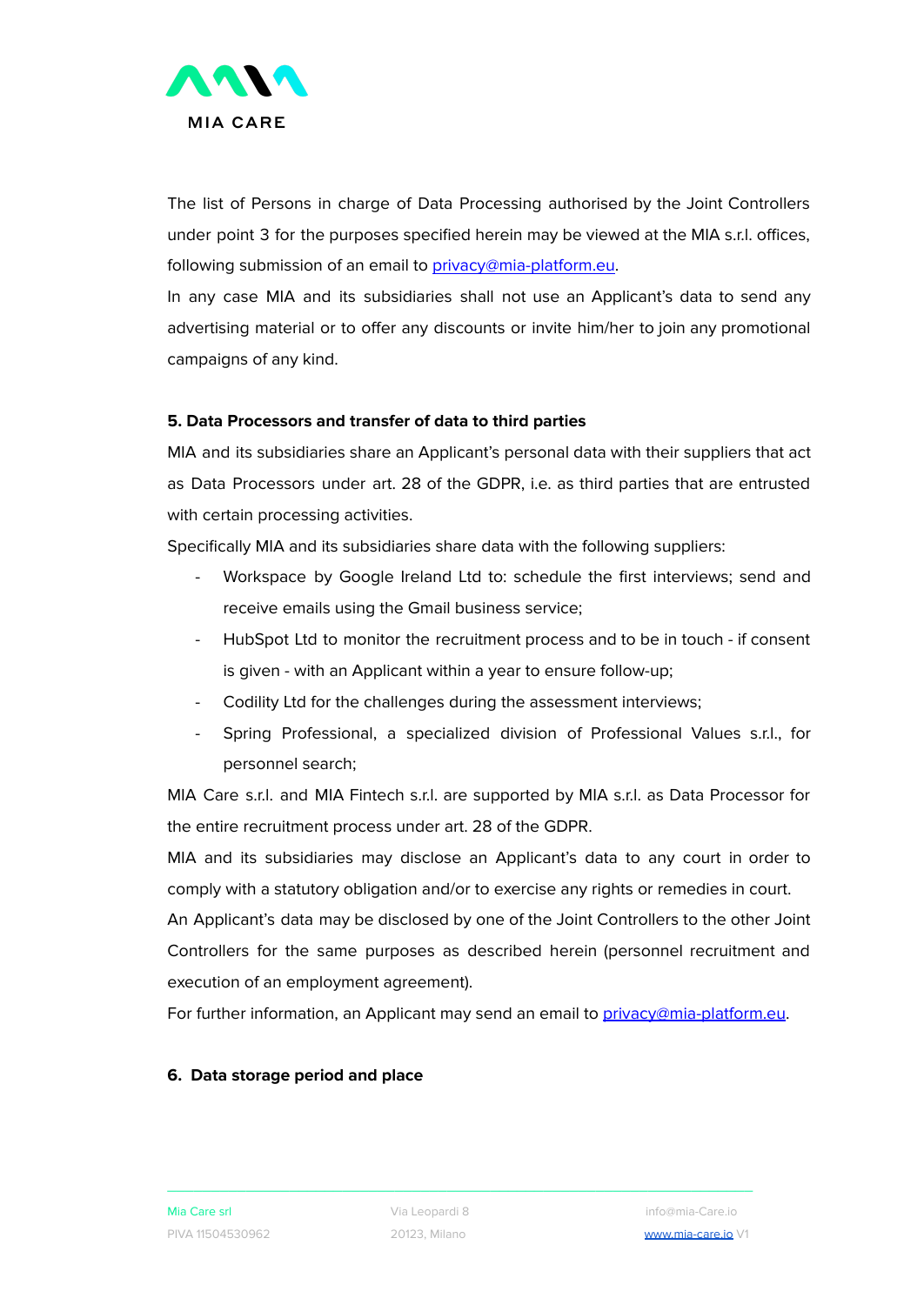

An Applicant's personal data shall be stored for a maximum period of 18 months from their collection (data may be retrieved from a resumé or shared by an Applicant during interviews).

The Applicant acknowledges that his/her data may be stored both on servers located within the European Union and on servers located in third countries where:

- the transfer is legitimate under art. 45 of the DGPR (adequacy decision);
- the transfer is legitimate based on SCCs entered into with the Data Processor.

For further information on this subject, please send an e-mail to [privacy@mia-platform.eu.](mailto:privacy@mia-platform.eu)

MIA and its subsidiaries permanently erase the aforementioned data at the end of such storage period.

## **7. Erasure and other Applicant's rights pursuant to the GDPR**

An Applicant, at any time, may exercise the right to:

- A. obtain confirmation as to whether or not his/her personal data are being processed;
- B. obtain information about the purposes of the processing, the categories of personal data concerned, the recipients or categories of recipient to whom the personal data have been or will be disclosed and, where possible, the period for which the data will be stored;
- C. request from the Data Controller access to the personal data and the rectification or erasure of personal data or restriction of processing concerning him/her or to object to such processing, as well as the right to data portability;
- D. lodge a complaint with the supervisory authority.

In order to exercise the aforementioned rights, an Applicant shall send a written request to privacy@mia-platform.eu.

The request will be processed within thirty (30) business days from its receipt.

#### **8. Data Protection Officer**

It is possible to contact the Data Protection Officer appointed by MIA and its subsidiaries by sending an e-mail to: [privacy@mia-platform.eu.](mailto:privacy@mia-platform.eu)